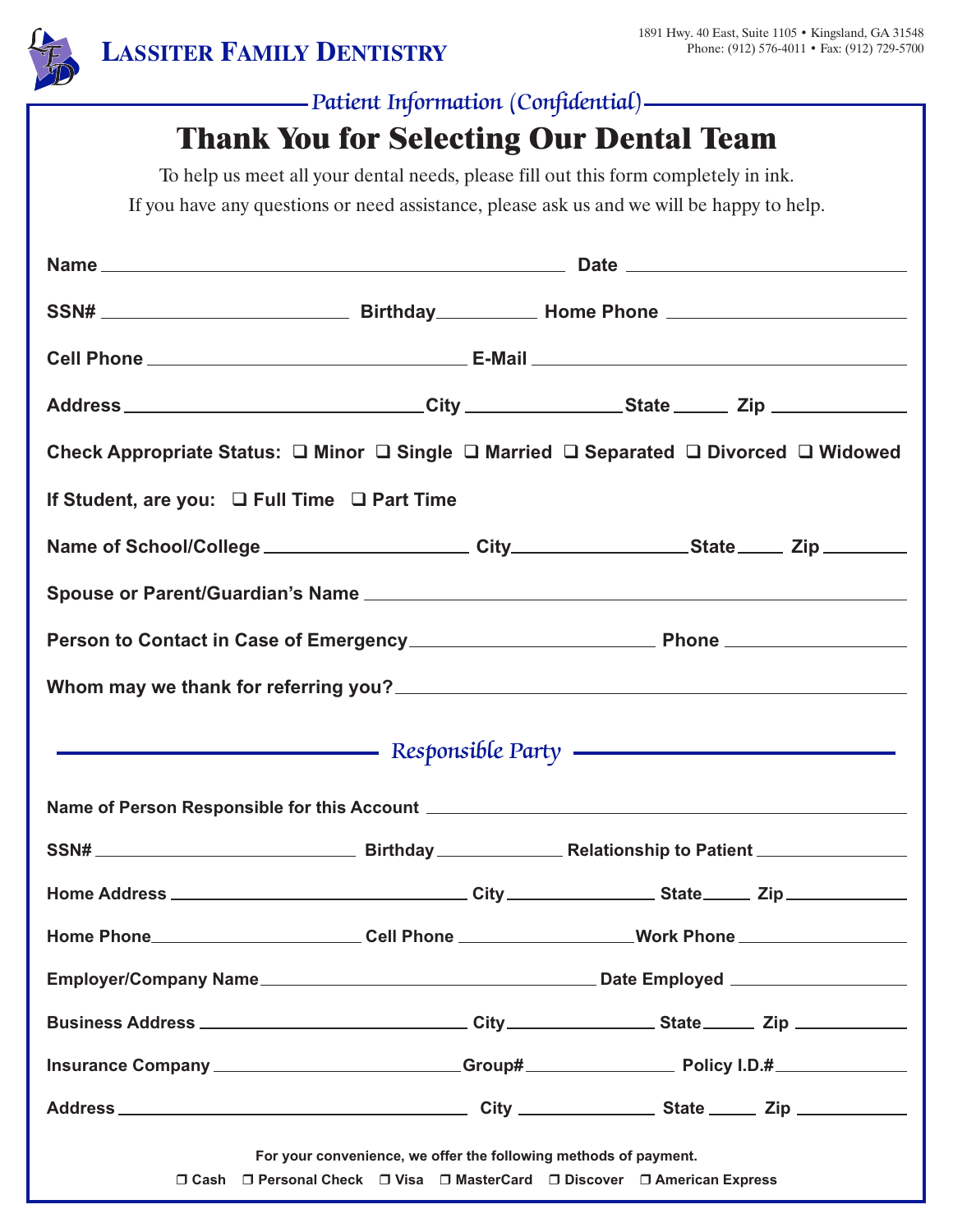## **LASSITER FAMILY DENTISTRY**

# **DENTAL HISTORY**

|                                                                                                            | Nickname ____________________________                                            | $Age \_$ |  |
|------------------------------------------------------------------------------------------------------------|----------------------------------------------------------------------------------|----------|--|
|                                                                                                            | How would you rate the condition of your mouth? □ Excellent □ Good □ Fair □ Poor |          |  |
| Previous Dentist Previous Contract Contract Contract Contract Contract Contract Contract Contract Co       |                                                                                  |          |  |
|                                                                                                            |                                                                                  |          |  |
| Date of most recent treatment (other than a cleaning) $\sqrt{2}$                                           |                                                                                  |          |  |
| I routinely see my dentist every $\Box$ 3 mo. $\Box$ 4 mo. $\Box$ 6 mo. $\Box$ 12 mo. $\Box$ Not routinely |                                                                                  |          |  |
| WHAT IS YOUR IMMEDIATE CONCERN?                                                                            |                                                                                  |          |  |

## **PLEASE ANSWER YES OR NO TO THE FOLLOWING:**

| <b>PERSONAL HISTORY</b>                                                                                                                                                                                                                                                                                                                                                                                                                                                                                                                                                                                                                                                                                                                                                                                                                                                                                                                                                                                                                                                                                                                                                                                                                  |  | <b>YES</b><br><b>NO</b>                                                                                                                                                    |
|------------------------------------------------------------------------------------------------------------------------------------------------------------------------------------------------------------------------------------------------------------------------------------------------------------------------------------------------------------------------------------------------------------------------------------------------------------------------------------------------------------------------------------------------------------------------------------------------------------------------------------------------------------------------------------------------------------------------------------------------------------------------------------------------------------------------------------------------------------------------------------------------------------------------------------------------------------------------------------------------------------------------------------------------------------------------------------------------------------------------------------------------------------------------------------------------------------------------------------------|--|----------------------------------------------------------------------------------------------------------------------------------------------------------------------------|
| 1.<br>Are you fearful of dental treatment? How fearful, on a scale of 1 (least) to 10 (most) [169]<br>Have you had an unfavorable dental experience?<br>2.<br>Have you ever had complications from past dental treatment?<br>3.<br>Have you ever had trouble getting numb or had any reactions to local anesthetic?<br>4.<br>Did you ever have braces, orthodontic treatment or had your bite adjusted, and at what age?<br>5.<br>Have you had any teeth removed, missing teeth that never developed or lost teeth due to injury or facial trauma?<br>6.                                                                                                                                                                                                                                                                                                                                                                                                                                                                                                                                                                                                                                                                                 |  | U<br>DOOD<br>0000<br>$\bigcirc$<br>О                                                                                                                                       |
| <b>GUM AND BONE</b>                                                                                                                                                                                                                                                                                                                                                                                                                                                                                                                                                                                                                                                                                                                                                                                                                                                                                                                                                                                                                                                                                                                                                                                                                      |  | <b>YES</b><br><b>NO</b>                                                                                                                                                    |
| Do your gums bleed or are they painful when brushing or flossing?<br>7.<br>Have you ever been treated for gum disease or been told you have lost bone around your teeth?<br>8.<br>Have you ever noticed an unpleasant taste or odor in your mouth?<br>9.<br>10. Is there anyone with a history of periodontal disease in your family?<br>11. Have you ever experienced gum recession?<br>12. Have you ever had any teeth become loose on their own (without an injury), or do you have difficulty eating an apple?<br>13. Have you experienced a burning or painful sensation in your mouth not related to your teeth?                                                                                                                                                                                                                                                                                                                                                                                                                                                                                                                                                                                                                   |  | $\Box$<br>$\cup$<br>$\Box$<br>$\bigcirc$<br>0000<br>00<br><b>DODD</b><br>$\Box$<br>$\overline{\bigcirc}$                                                                   |
| <b>TOOTH STRUCTURE</b>                                                                                                                                                                                                                                                                                                                                                                                                                                                                                                                                                                                                                                                                                                                                                                                                                                                                                                                                                                                                                                                                                                                                                                                                                   |  | <b>YES</b><br><b>NO</b>                                                                                                                                                    |
| 14. Have you had any cavities within the past 3 years?<br>15. Does the amount of saliva in your mouth seem too little or do you have difficulty swallowing any food?<br>16. Do you feel or notice any holes (i.e. pitting, craters) on the biting surface of your teeth?<br>17. Are any teeth sensitive to hot, cold, biting, sweets, or do you avoid brushing any part of your mouth?<br>18. Do you have grooves or notches on your teeth near the gum line?<br>19. Have you ever broken teeth, chipped teeth, or had a toothache or cracked filling?<br>20. Do you frequently get food caught between any teeth?                                                                                                                                                                                                                                                                                                                                                                                                                                                                                                                                                                                                                       |  | □<br>$\cup$<br>Ō<br>popopo<br>DOOO                                                                                                                                         |
| <b>BITE AND JAW JOINT</b>                                                                                                                                                                                                                                                                                                                                                                                                                                                                                                                                                                                                                                                                                                                                                                                                                                                                                                                                                                                                                                                                                                                                                                                                                |  | <b>YES</b><br><b>NO</b>                                                                                                                                                    |
| 21. Do you have problems with your jaw joint? (pain, sounds, limited opening, locking, popping)<br>22. Do you feel like your lower jaw is being pushed back when you try to bite your back teeth together?<br>23. Do you avoid or have difficulty chewing gum, carrots, nuts, bagels, baguettes, protein bars, or other hard, dry foods?<br>24. In the past 5 years, have your teeth changed (become shorter, thinner, or worn) or has your bite changed?<br>25. Are your teeth becoming more crooked, crowded, or overlapped?<br>26. Are your teeth developing spaces or becoming more loose?<br>27. Do you have trouble finding your bite, or need to squeeze, tap your teeth together, or shift your jaw to make your teeth fit together?<br>28. Do you place your tongue between your teeth or close your teeth against your tongue?<br>29. Do you chew ice, bite your nails, use your teeth to hold objects, or have any other oral habits?<br>30. Do you clench or grind your teeth together in the daytime or make them sore?<br>31. Do you have any problems with sleep (i.e. restlessness or teeth grinding), wake up with a headache or an awareness of your teeth?<br>32. Do you wear or have you ever worn a bite appliance? |  | U<br>$\cup$<br>popopo<br>00000<br>0000<br>$\bigcirc$<br>$\begin{array}{c} \square \\ \square \end{array}$<br>$\bigcirc$<br>◡<br>$\bigcirc$<br>$\Box$<br>∩<br>$\mathcal{L}$ |
| <b>SMILE CHARACTERISTICS</b>                                                                                                                                                                                                                                                                                                                                                                                                                                                                                                                                                                                                                                                                                                                                                                                                                                                                                                                                                                                                                                                                                                                                                                                                             |  | <b>YES</b><br><b>NO</b>                                                                                                                                                    |
| 33. Is there anything about the appearance of your teeth that you would like to change (shape, color, size)?<br>34. Have you ever whitened (bleached) your teeth?<br>35. Have you felt uncomfortable or self conscious about the appearance of your teeth?<br>36. Have you been disappointed with the appearance of previous dental work?                                                                                                                                                                                                                                                                                                                                                                                                                                                                                                                                                                                                                                                                                                                                                                                                                                                                                                |  | U<br>$\bigcirc$<br>$\begin{array}{c} \square \\ \square \end{array}$<br>$\Box$                                                                                             |
| Patient's Signature entrance and the state of the state of the state of the state of the state of the state of<br>Date $\_\_$                                                                                                                                                                                                                                                                                                                                                                                                                                                                                                                                                                                                                                                                                                                                                                                                                                                                                                                                                                                                                                                                                                            |  |                                                                                                                                                                            |
|                                                                                                                                                                                                                                                                                                                                                                                                                                                                                                                                                                                                                                                                                                                                                                                                                                                                                                                                                                                                                                                                                                                                                                                                                                          |  |                                                                                                                                                                            |